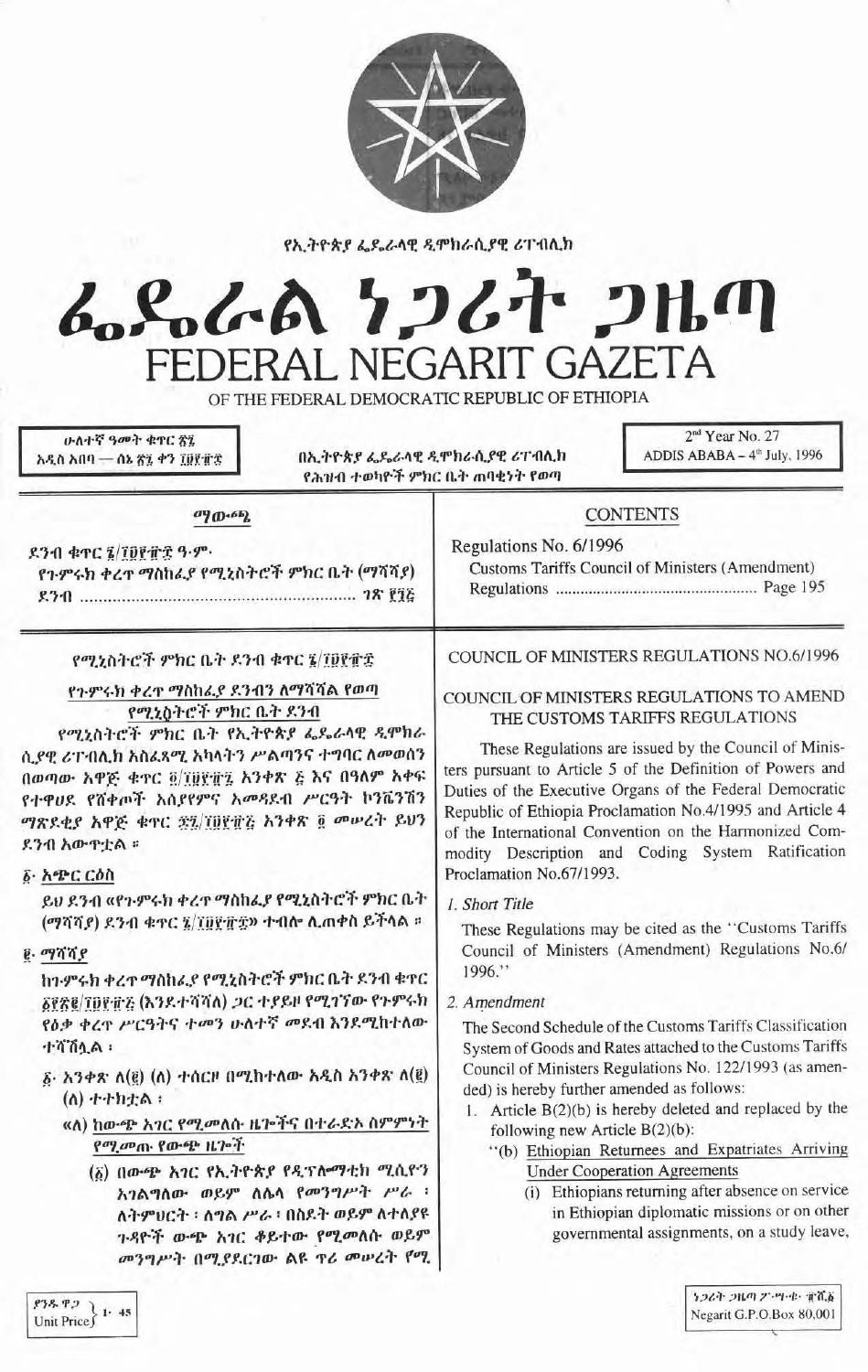መጡ ኢትዮጵያውያን የፌዴራል መንግሥት የኀቢዎች ቦርድ በሚያወጣው መመሪያ በተመለከተው ዝርዝር መሥረት የግል መገልገያ ዕቃዎቻቸውን ከቀረዋ ነጻ ማስገባት ይችላሉ ።

- (፪) የኢትዮጵያ መንግሥት ከልዩ ልዩ መንግሥታትና ዓለም አቀፍ ድርጅቶች ወይም ከሌሎች ድርጅቶች ጋር በሚያደ ርገው የተራድአ ስምምነት መሠረት የሚመጡ የውጭ አገር ዜሎች የፌዴራል መንግሥት የኀቢዎች ቦርድ በሚያወጣው መመሪያ በተመለከተው ዝርዝር መሠረት የግል መገልገያ ዕቃዎቻቸውን ከቀረዋ ነጻ ማስገባት  $R + \Lambda$  =  $n$
- $\mathbf{g}$ · አንቀጽ ለ(፬) ተሰርዞ በሚከተለው አዲስ አንቀጽ ለ(፬) オオカナム:
	- «፩· የኢትዮጵያ መንግሥት መሥሪያ ቤቶችና መንግሥታዊ ያልሆኑ የእርዳታ ድርጅቶች ስለሚያስመዉቸው ዕቃዎች
		- (ሀ) የኢትዮጵያ መንግሥት መሥሪያ ቤቶች እና መንግ ሥታዊ ያልሆኑ የእርዳታ ድርጅቶች የሚያስመዉ ቸውን የልማት መሣሪያዎችና ዕቃዎች የኢትዮጵያ ኢንቬስትመንት ባለሥልጣን ፡ አግባብ ካለው የፌዴራል መሥሪያ ቤት ወይም የክልል መስተ ዳድር ቢሮ ከሚቀርብለት የፕሮጀክት ሰነድ አንጻር መርምሮ፡ ከፕሮጀክቱ ጋር የሚዛመዱ እና በኢንቬስ ትመንት ሕግ መሠረት ከቀረዋ ነጻ ሆነው ሲገበ የሚችሉ የልማት መሣሪያዎችና ዕቃዎች መሆና ቸውን ሲያረጋግጥ ከቀረጥ ነጻ ሆነው መግባት ይችላሉ።
		- $(A)$  hild  $(14.6, 13.0)$   $(12.7)$   $(0)$   $(11.7)$   $(11.7)$ መሥሪያ ቤቶችና ድርጅቶች የሚያስመዉቸው ሴሎች ዕቃዎች በታሪፍ ደንቡ በተመለከተው መሥረት ቀረዋ ይከፌልባቸዋል ፡፡
		- (d) በአደ*ጋ መ*ከላከልና ዝግጁነት ኮሚሽን ዋሪ መሠረት መንግሥታዊ እና መንግሥታዊ ያልሆኑ የእርዳታ ድርጅቶች ለድንገተኛ አደጋ በሚያስገ በ·አቸው የምግብ ምርቶች ፡ የሕክምና መግሪ ያዎች እና ሌሎች ተመሳሳይ አቅርቦቶች ላይ ሊከፌል የሚገባውን ቀረዋ ኮሚሽኑ በጀት በማስ ፈቀድ እየያዘ ይከፍላል።»
- F· ከንዑስ አንቀጽ ፱ ቀጥሎ የሚከተለው አዲስ ንዑስ አንቀጽ ፲ **小品ምሯል:** 
	- $\frac{1}{2}$   $\frac{1}{2}$   $\frac{1}{2}$   $\frac{1}{2}$   $\frac{1}{2}$   $\frac{1}{2}$   $\frac{1}{2}$   $\frac{1}{2}$   $\frac{1}{2}$   $\frac{1}{2}$   $\frac{1}{2}$   $\frac{1}{2}$   $\frac{1}{2}$   $\frac{1}{2}$   $\frac{1}{2}$   $\frac{1}{2}$   $\frac{1}{2}$   $\frac{1}{2}$   $\frac{1}{2}$   $\frac{1}{2}$   $\frac{1}{2}$   $\frac{1}{2}$ 
		- (v) የኢትዮጵያ ኢንቬስትመንት ባለሥልጣን ፡ በዚህ ደንብ መሠረት የኢትዮጵያ መንግሥት መሥሪያ ቤቶች እና መንግሥታዊ ያልሆኑ የእርዳታ ድርጅቶች የሚያስመዉቸው የልማት መሣሪያ ዎችና እቃዎች ከፕሮጀክቶቹ ጋር የሚዛመዱ መሆና ቸውን ፕሮጀክቱ የሚመለከታቸው የፌዴራል መሥሪያ ቤቶችና የክልል መስተዳድር ቢሮዎች የሚያቀርቡለትን ሰነድ መርምሮ በማረጋገዋ ፡ የቀረዋ ነጻ መብቱን አሬጻጸም የማመቻቸት ኃላፊነት ተሰዋቶታል ።
		- (ለ) በመንግሥታዊ መሥሪያ ቤቶች እና መንግሥታዊ ባልሆኑ የእርዳታ ድርጅቶች የሚካሄዱ ፕሮጀክ  $-1 - 7$ በተመለከተ መስተዳድሮች ከክልል የሚቀርቡ መረጀዎች ይዘት ምን ሊሆን እንደሚገባ ባለሥልጣኑ መመሪያ ያወጣል ፡፡»

personal business, asylum or on other causes or in response to special calls made by the Government may bring in their personal effects free of duty, in accordance with a list specified by directives of the Federal Government Revenues Board.

Expatriates arriving under cooperation  $(ii)$ agreements, entered into by the Ethiopian Government with various governments and international organizations or with other organizations, may bring in their personal effects free of duty in accordance with a list specified by directives of the Federal Government Revenues Board."

2. Article  $B(4)$  is hereby deleted and replaced by the following new Article B(4):

- ''4. Goods Imported by Agencies of the Ethiopian Government and Non-Governmental Aid Organizations
	- (a) Capital Goods imported by Ethiopian Government agencies and non-governmental aid organizations shall enter free of duty upon ascertainment by the Ethiopian Investment Authority, after examination of project documents submitted to it by the appropriate federal agency or regional government bureau, that such goods are related with the project or qualify for exemption from duty as under investment laws.
	- (b) Duty shall be paid, in accordance with the Customs Tariffs Regulations, on other goods imported by the agencies and organizations referred to under sub-Article (a) of this Article.
	- (c) The Disaster Prevention and Preparedness Commission shall obtain budgetary allocations and pay duties on food stuff, medical equipment and similar other supplies imported by governmental and nongovernmental aid organizations in response to an emergency relief call made by itself."

3. The following new sub-Article 10 is added after sub-Article 9:

- "10. Special Responsibility
	- (a) The Ethiopian Investment Authority is hereby entrusted with the responsibility to facilitate the implementation of the duty-free privilege granted hereunder by way of ascertaining, after examination of documents submitted to it by federal agencies and regional government bureaux concerned with the project, that capital goods imported by agencies of the Ethiopian Government and non-governmental aid organizations are related with the given project as required under these Regulations.
	- (b) The Ethiopian Investment Authority shall issue directives prescribing the contents of the data to be submitted to it by Regional Governments concerning projects carried out by government agencies and non-governmental aid  $or$ ganizations."